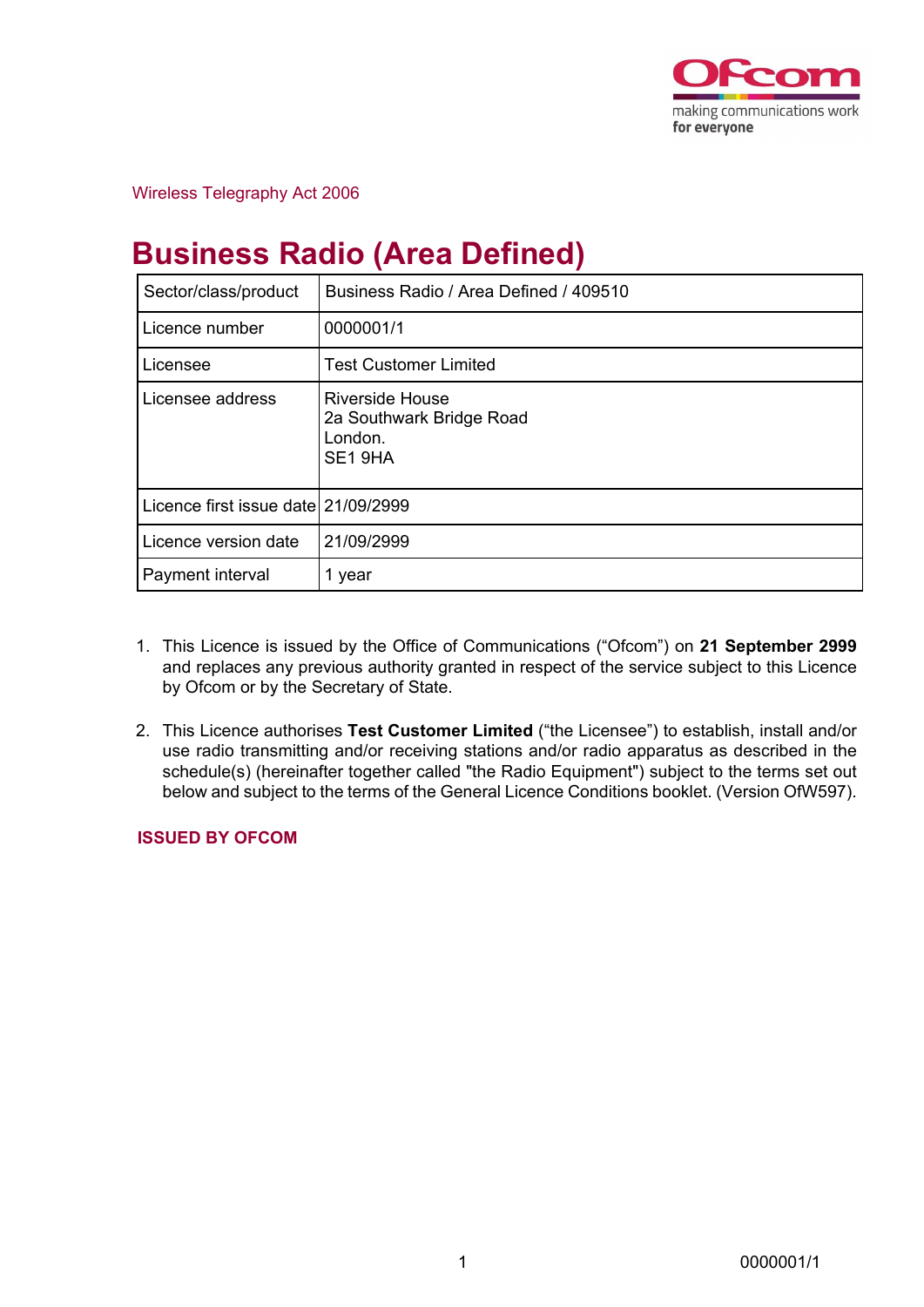

## **Business Radio (Area Defined)**

# **SCHEDULE 1 TO LICENCE 0000001/1**

This schedule forms part of Licence **0000001/1,** issued to **Test Customer Limited**, the Licensee on **21 September 2999,** and describes the Radio Equipment covered by the Licence and the conditions related to the use of the Radio Equipment.

# **1. Description of the Radio Equipment licensed**

1.1 In this Licence the Radio Equipment means any radio transmitting and receiving stations and/or any radio apparatus.

## **2. Interface Requirements for the Radio Equipment use**

- 2.1 Use of the radio equipment shall be in accordance with the following Interface Requirement:
	- (i) IR 2044  $\,$  for "Business Radio Land Mobile Services, covering Area Defined, Technically Assigned and Light Licence Authorisations";
	- (ii) or for equipment first placed on the market before 8 April 2000, is required to be type approved in accordance with the appropriate published technical performance standards authorised at the date of installation of the Radio Equipment, subject to any modifications authorised by Ofcom.

## **3. Special conditions relating to the operation of the Radio Equipment**

- (a) The Licensee shall ensure that the Radio Equipment is:
	- i. not used to transmit music, broadcast programmes or obscene or offensive language; ii. not used as a public address system; and iii. not used to send misleading messages.
- (b) Upon receipt of messages not connected with the business of the Licensee, the Licensee or any person using the Radio Equipment shall not:
	- i. make known the contents of any such message, its origin or destination, its existence or the fact of its receipt to any person, except to a duly authorised officer of the Her Majesty's Government, a person authorised by Ofcom or in the course of legal proceedings in writing, copied or made use of; or
	- ii. retain any copy or make any use of any such message, or allow it to be reproduced in writing, copied or made use of.
- (c) The Licensee shall ensure that the Radio Equipment is operated in accordance with the relevant site clearance conditions for that type of equipment, and that it is in possession of valid site clearance documentation issued by Ofcom. (See section 5).
- (d) During the period that this Licence remains in force and for 6 months thereafter, the Licensee shall compile and maintain accurate records of the following details relating to the Radio Equipment:

<sup>&</sup>lt;sup>1</sup> Available from the Ofcom website at **<http://www.ofcom.org.uk>**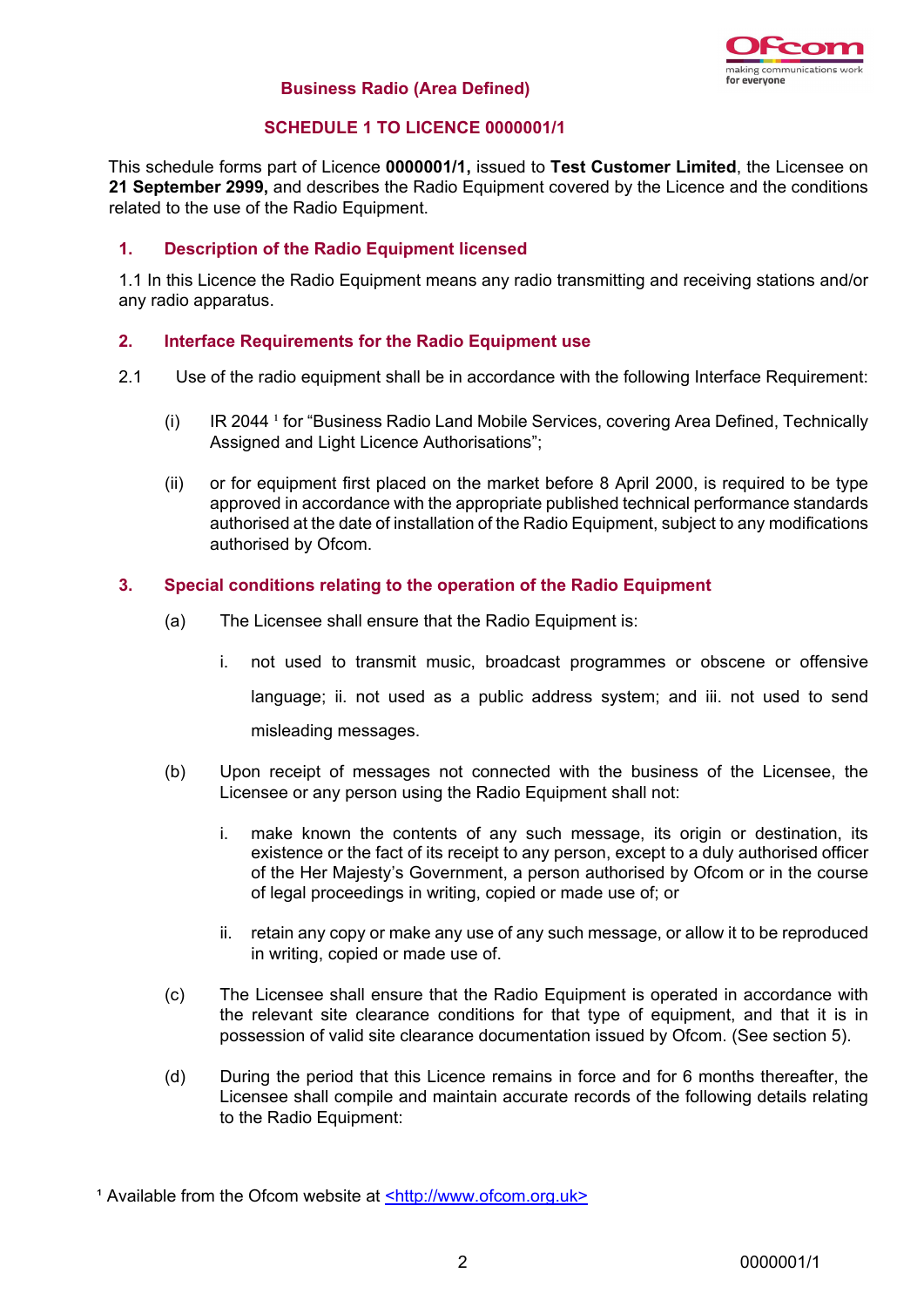

- postal address;
- National Grid Reference (to 1 metres resolution);
- antenna height and type:
- radio frequencies in operation at the time the information is requested;
- (e) The Licensee shall inform Ofcom of the address of the premises at which this Licence and the information detailed at sub-paragraph (d) above shall be kept.
- (f) The Licensee must submit to Ofcom copies of the records detailed in sub-paragraph (d) above at such intervals as Ofcom shall notify to the Licensee.
- (g) The Licensee must also submit to Ofcom in such manner and at such times, all information relating to the establishment, installation or use of the Radio Equipment, whether stored in hard copy or electronic form, as reasonably requested for the purposes of verifying compliance with this Licence or for statistical purposes;
- (h) The Licensee must ensure that the Radio Equipment is established and installed for terrestrial use only.

## **4. Geographical Boundaries**

4.1 This Licence authorises the establishment and use of the Radio Equipment only in the defined area(s) specified in Schedule 2 of this licence.

#### **5. Coordination**

5.1 The Licensee must ensure that the Radio Equipment is operated in compliance with the domestic and cross-border coordination procedures set out in the Business Radio Technical Frequency Assignment Criteria (OfW164 - available from the Ofcom website at http://www. ofcom.org.uk/spectrum/information).

#### **6. Maximum ERP**

6.1 The maximum permitted ERP for Base Stations is 100 Watts for a 25 kHz channel bandwidths, 50 Watts for 12.5 kHz channel bandwidths and 25 Watts for 6.25 kHz channel bandwidths.

#### **7. Power Spectral Density at the geographical boundary**

7.1 The Licensee must operate the Radio Equipment with a maximum power spectral density from a single transmitter at and beyond the geographical boundary(ies) specified in Schedule 2 of this document of: -104 dBm/12.5kHz for Band I (55.75 MHz to 68 MHz) and VHF Low band (68.08125 MHz to 87.49375 MHz); and -116 dBm/12.5 kHz for all other bands.

#### **8. Interpretation**

- 8.1 In this Schedule:
	- (a) "ERP" means the effective radiated power of a radio antenna in a given direction, that is the product of the power supplied to the antenna and the antenna gain relative to a half wave dipole in a given direction;
	- (b) "IR" means the United Kingdom Radio Interface Requirement published by Ofcom in accordance with Article 8 of the Radio Equipment Directive (Directive 2014/53/EU of the European Parliament and of the Council on the harmonisation of the laws of the Member States relating to the making available of radio equipment on the market (known as the Radio Equipment Directive)).